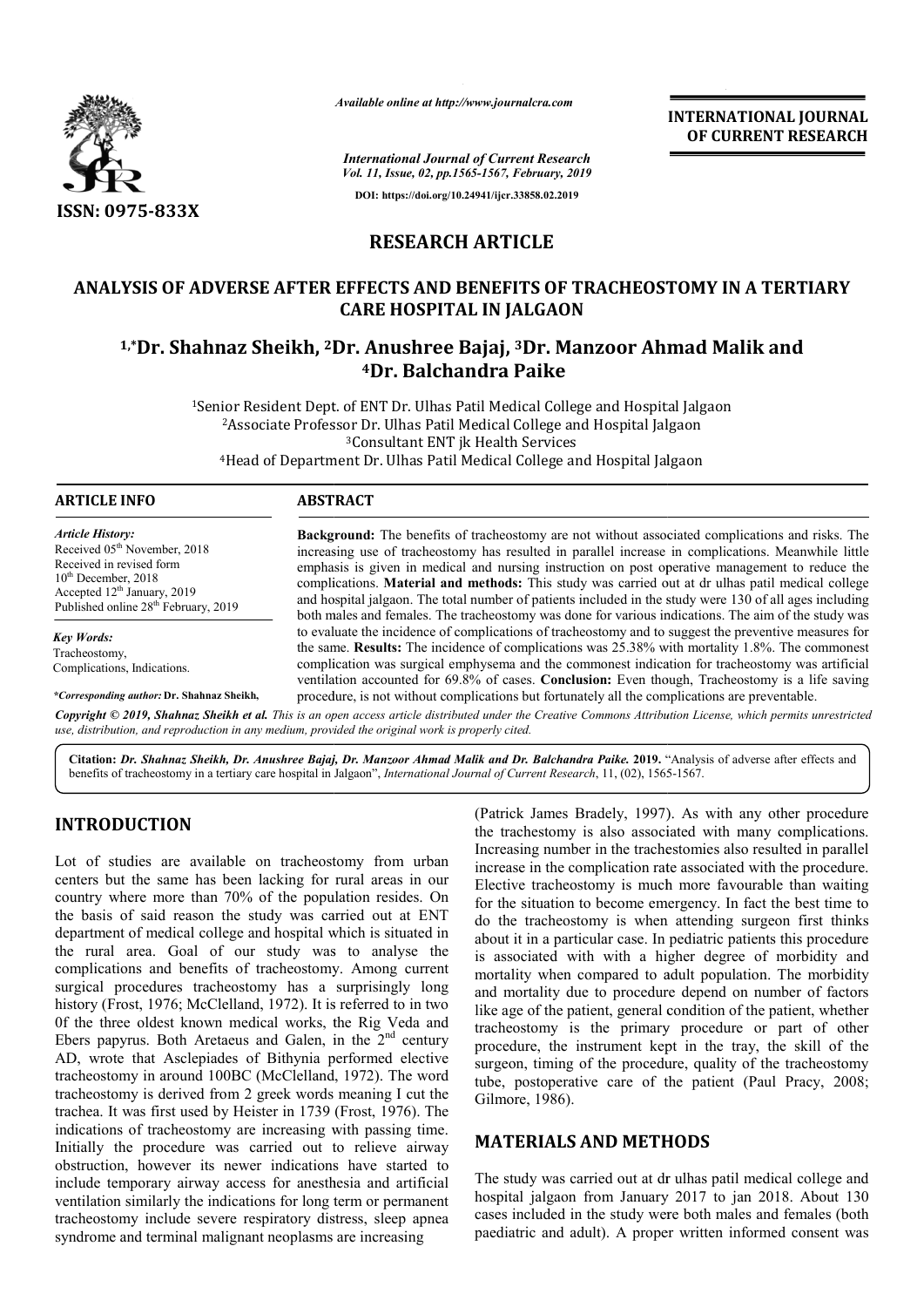take from the patient or his relatives/parents before starting the treatment. All the patients were properly evaluated with regard to age and sex distribution, indications of tracheostomy, whether the procedure was planned or emergency. All the infants and children were operated under general anesthesia while as all the adults were operated under local anesthesia in the operating theatre as well as bedside as per the situation. Patient was placed in supine position. The neck was extended using a sand bag below the shoulder and a head ring below the head. After scrub the neck was draped with sterile surgical towels. Local anesthesia with 2% lignocaine and adrenaline was injected on anterior aspect of neck from just below the cricoids cartilage to suprasternal notch. In planned tracheostomy horizontal neck incision midway between cricoids cartilage and suprasternal notch was used while in emergency vertical incision staring from just below the cricoids cartilage to suprasternal notch was taken. The skin, subcutaneous tissue, fascia were retracted laterally. Then with blunt dissection strap muscles were separated in the midline and retracted laterally.

The trachea was palpated and position confirmed by the aspiration of air through syringe and needle and a small amount of local anesthesia was also injected into the tracheal lumen. The thyroid isthmus was identified, separated from anterior aspect of trachea and retracted upward and sometimes divided. After fully exposure of trachea the pretracheal fascia was separated from the anterior wall of trachea by blunt dissection (Chew John, 1972). In case of adults a vertical midline incision was taken over the second, third or third, fourth tracheal rings. Stay sutures were placed on either side of the incision line. The stay sutures were to allow the tracheostomy to be held open if the tube needs to be resided prior to formation of good track and edges of the tracheostomy could be pulled up to the skin to fascilitate the tube change. A proper size and type of tracheostomy tube was then inserted along with the obturator. The position of tube was then confirmed by the feel of air blast on the back of the hand, after removing obturator. All the operative steps were same in children but after identifying the  $3<sup>rd</sup>$  and  $4<sup>th</sup>$  tracheal rings a small vertical incision was given between 3rd and 4<sup>th</sup> tracheal ring. A tracheal dilator was then inserted. As all the procedures in the children were carried under the general anesthesia, the anaesthetist has to withdraw the endotracheal tube gradually till at the upper end of incision, tube was visible. The tracheostomy tube was then secured in position by using appropriate suture material. Remaining wound was closed with silk. Sterile gauze dressing was placed around the tube.

#### **RESULTS**

The most common age group for tracheostomy was 14-52 years of age about 90 cases but only 6 patients belonged to paediatric age group and the remaining 36 patients belonged to old age group(55-70years).The average age of the patients was was 38.9 years. Out of 130 patients 75% were males and 25% were females. The male female ratio was 3:1.The most common indication for the trachaeostomy in the study was assisted ventilation. About 70% of tracheostomies were performed for this indication. The prevalence of emergency and planned tracheostomies was 24.50% and 75.50% respectively. Most of the tracheostomies i,e ( 123) 94.61% both I adults and children were performed under local anesthesia of these 100 were planned and and 23 emergency. Out of 12 cases requiring general anesthesia 8 were planned and 4 were emergency. A total of 42 patients died during hospital stay, making the mortality rate of 32.3%. 40 patients died of cause unrelated to tracheostomy, 2 deaths were related to tracheostomy, one due to apnoea during the procedure and one elderly patient died because of sudden massive haemorrhage. Thus in present study tracheostomy specific mortality rate was found to be 1.60%. There were no significant difference in complication rates with the type of anesthesia used. Tracheostomy was safely performed bedside, ICU, in wards provided proper aseptic conditions were maintained. Portex cuffed tracheostomy tubes were used in most of the cases 115 as compared to metallic tubes 15. DISCUSSION: Statistically no significant difference in the incidence of complications were found between the male and female cases, adult and paediatric patients and emergency and elective procedures. A review of 1928 cases evalvated by Chew and Cantrell in 1972 found that overall complication rate was 1.5% with mortality b1.6% (Chew John, 1972). The most common complication was haemorrhage and tube displacement. Wood and Methison *et al* found that mosty of the late complication, can be prevented by proper surgical procedure and postoperative care (Wood, 1991). Mehta and chamyal in their study of 100 cases noted complications in 48% of cases (Mehta, 1993). Early and relatively minor complications were encountered commonly. Complications were twice more common in emergency than planned cases. No tracheostomy related death was noted. Zeitouni and Kost studied 281 cases of tracheostomy and found a total complication rate of 24% (Zeitouni, 1994). A statistically significant increased risk of complications was found in emergency situation and in ICU patients. Haemorrhage was the common intra-operative complication (2.8%). Infection was common postoperative complication (7.9%). No tracheostomy related deaths were reported. Goldenberg *et al*. studied 1130 cases of tracheostomy and found major complications in 49 cases(4.3%) and 8 tracheostomy related deaths (0.7%) (Goldenberg *et al*., 2000).

The common complications were tracheal stenosis (21cases), severe bleeding in 9 cases (including 2 cases of tracheainnominate artry fistula), trachea –cutaneous fistula(6 cases), infection(5 cases) and trachea-oesophageal fistula (1case), 8 deaths occurred which included 4 cases of accidental decannulation, 2 cases of severe bleeding and 2 cases of tension pneumothorax. He further stated that complications can be minimized by avoidance of emergency tracheostomy by endotrachealintubationor cricoththyroidotomy, correct surgical technique and meticulous postoperative care. Yellon reported 7 cases of totally obstructing tracheostomy associated suprastomal granulation tissue (Yellon, 2000). He noted that the complications due to granulations include progression of subglottic stenosis, posterior laryngeal stenosis, and supraglottic stenosis. He also noted that dislodgment of granulations may cause distal tracheal obstruction. Carr *et al*. studied 142 cases and found granulations as the most common complication in pediatric age group (44cases I,e26%) (Carr *et al*., 2001). Yaremchuk found that regular tube changes, at least once in two weeks, are associated with fever complications from the granulation tissue (Yaremchuk, 2003). Arola *et al* found 9 cases of tracheal stenosis in 812 cases with a incidence rate of 1.1% (Arola *et al*., 1981). All cases were diagnosed within 10 weeks of extubation. Cases were managed by various methods including the resection and anastomosis (5 cases) dilatation (4cases) and removal of granulation in (1cases). He concluded that the use of low pressure cuff and